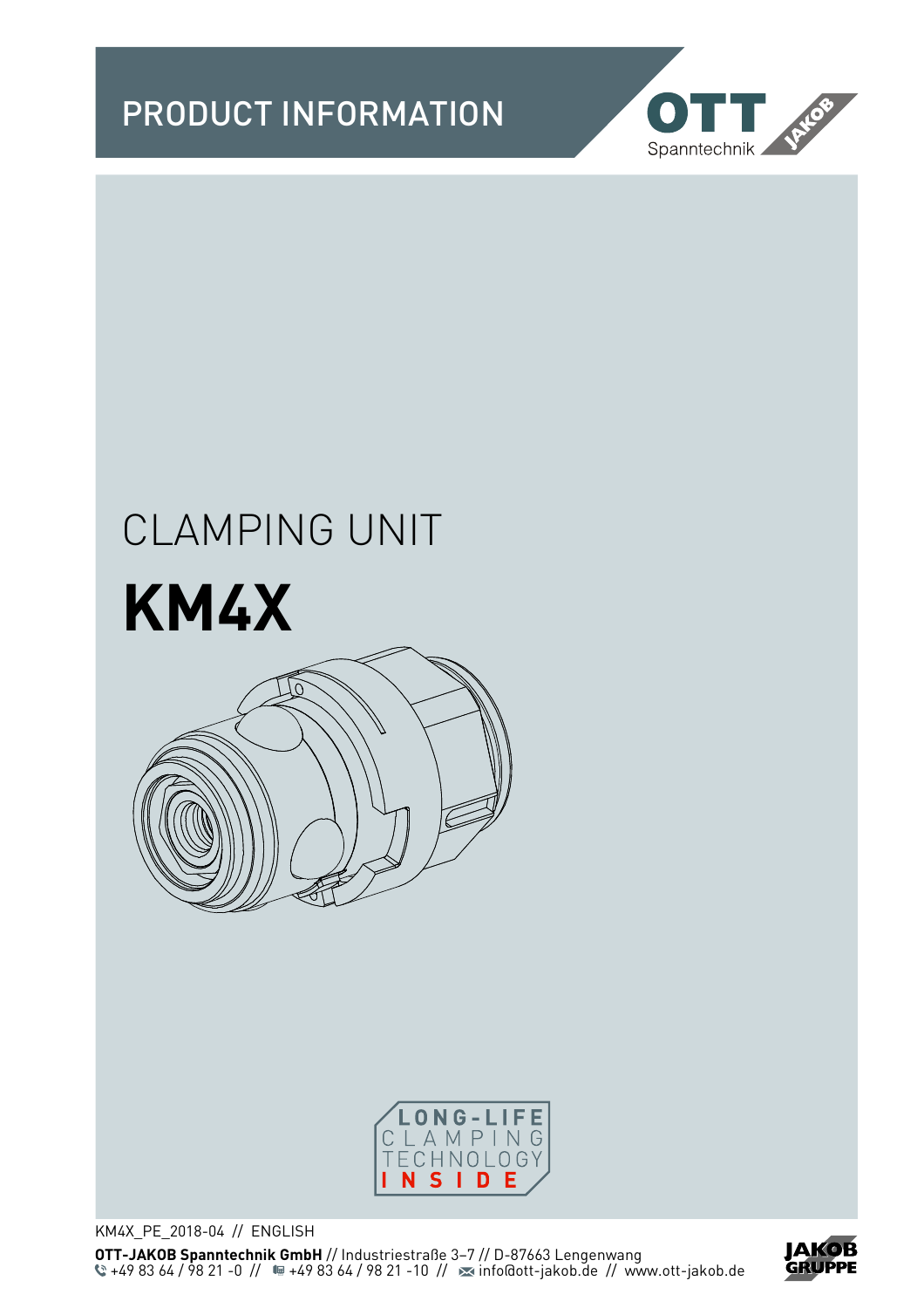

#### **TABLE OF CONTENTS**

symbol explanation:



keep attention dangerous!



keep attention malfunction!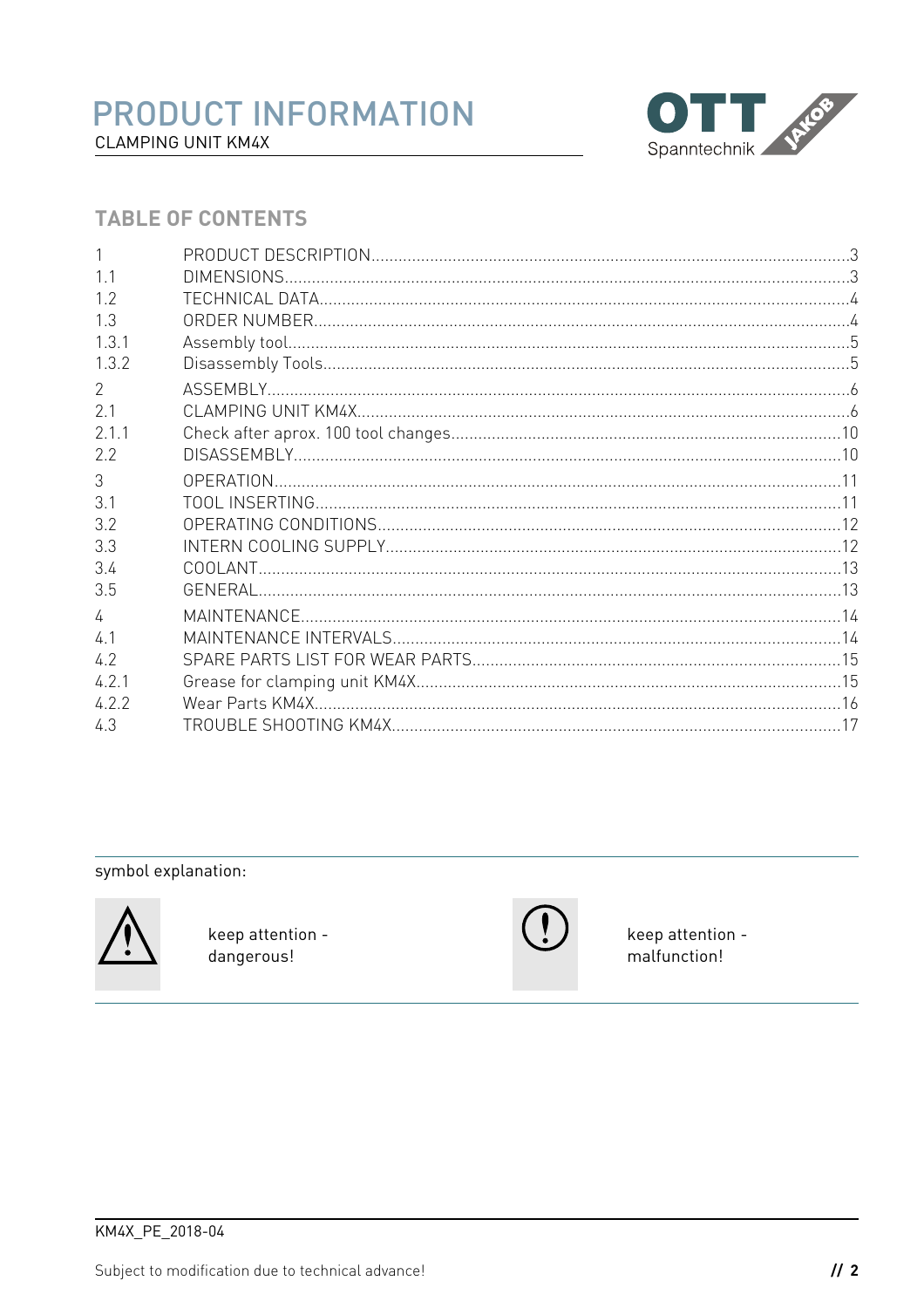

# **1 PRODUCT DESCRIPTION**

#### **1.1 DIMENSIONS**



|                | d <sub>1</sub>   | 63               | 100            | 125           |
|----------------|------------------|------------------|----------------|---------------|
|                | ΙA               |                  | 1,2            | 1,5           |
|                | E.M.             | $1 + 0.2 / -0.1$ | $1,2 \pm 0,15$ | $1,5 \pm 0,2$ |
|                | $H_{\text{max}}$ | 9,5              | 13             | 16,3          |
| $\lfloor$ [mm] | $H_1$            | 5,8              | 8,45           | 11,5          |
|                | $ SW_1$          | 19               | 27             | 38            |
|                | a <sub>1</sub>   | 45,9             | 65,5           | 81            |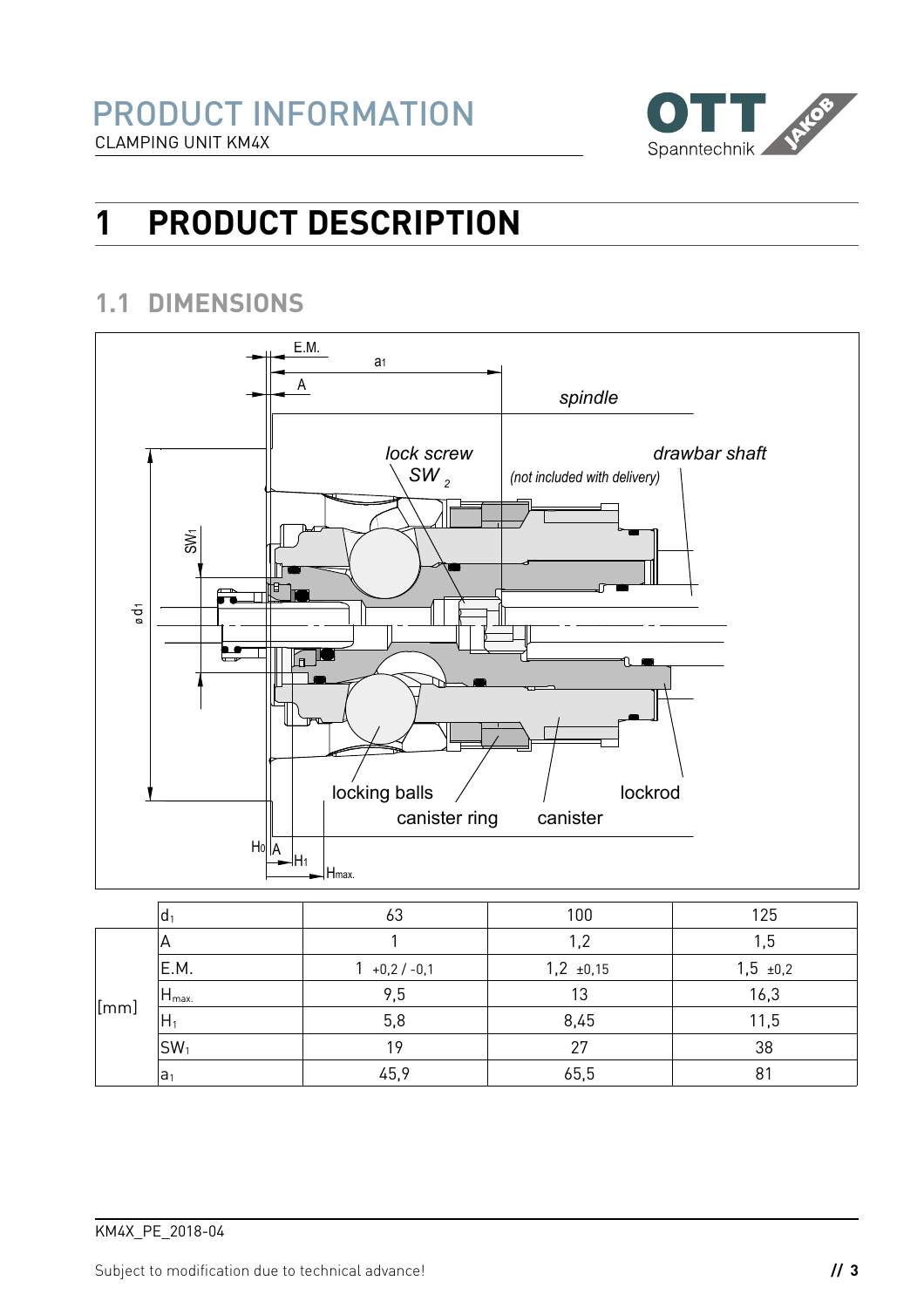

## **1.2 TECHNICAL DATA**

|                                 |       | KM4X 63   | KM4X 100   | KM4X 125    |
|---------------------------------|-------|-----------|------------|-------------|
| limiting speed $n_{\text{max}}$ |       | 30000     | 21400      | 16700       |
| pull force                      | [kN]  | $36 - 58$ | $90 - 110$ | $135 - 165$ |
| coolant pressure max.           | [bar] | 250       | 250        | 250         |

## **1.3 ORDER NUMBER**

| d <sub>1</sub> | order number   |
|----------------|----------------|
| 63             | 95.600.193.2.6 |
| 100            | 95.600.192.2.6 |
| 125            | 95.600.211.2.6 |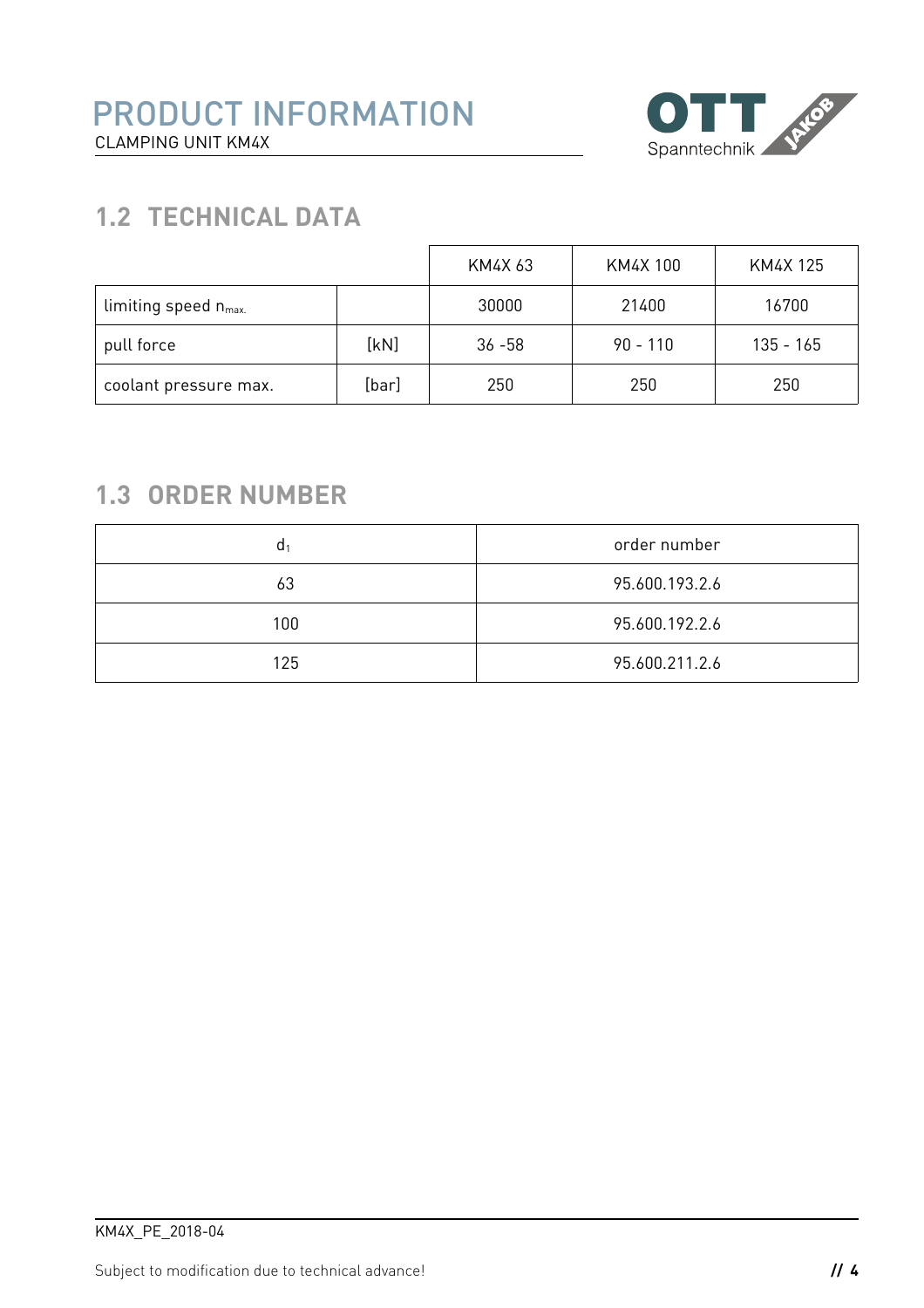

#### <span id="page-4-0"></span>1.3.1 Assembly tool

Not included with delivery!



#### <span id="page-4-1"></span>1.3.2 Disassembly Tools

Not included with delivery!

#### Removal Tool - Canister



#### Removal Tool - Canister Ring



| d1  | order number   |
|-----|----------------|
| 100 | 95.605.700.3.1 |
| 125 | 95.606.564.2.1 |
|     |                |
|     |                |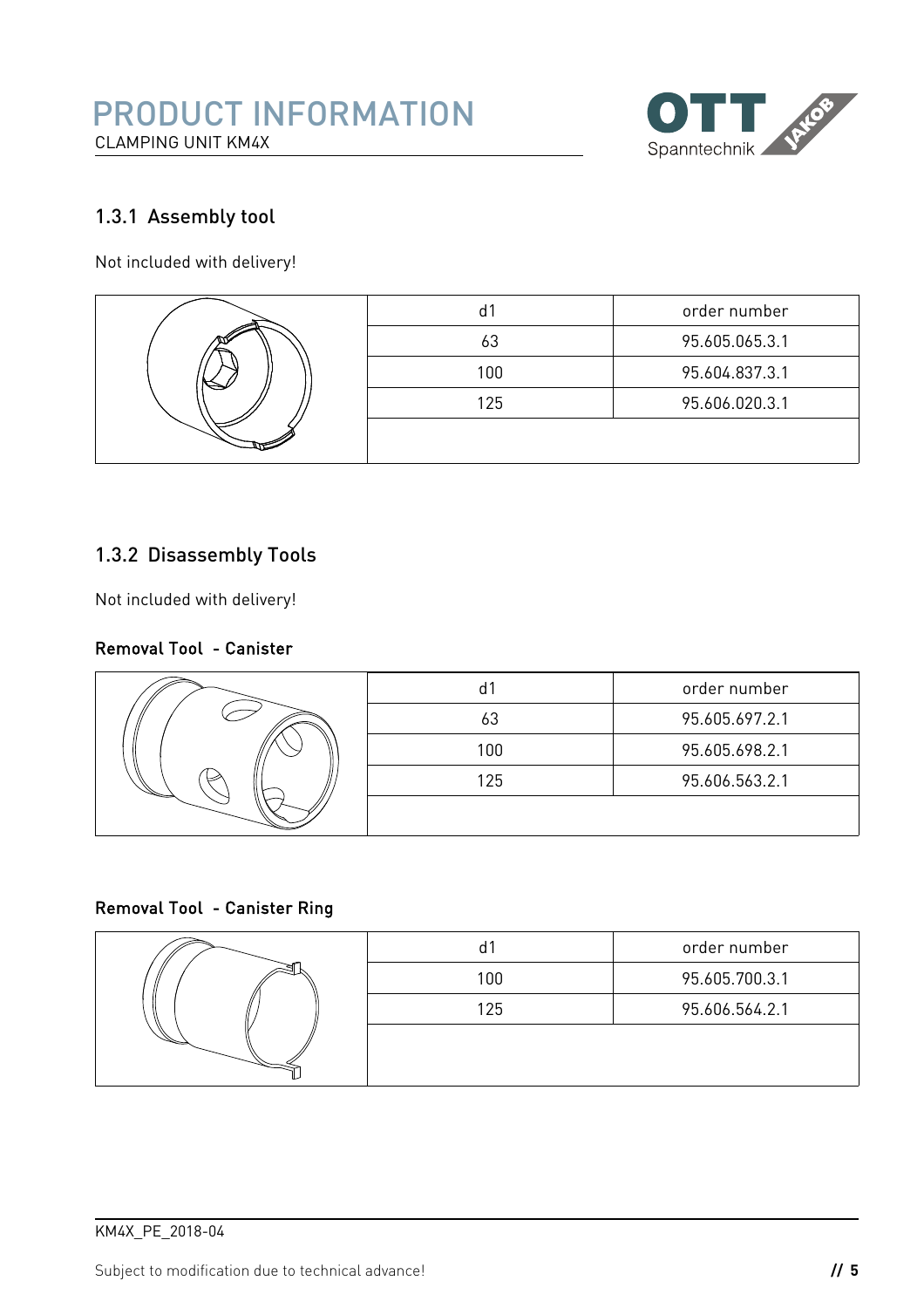

# **2 ASSEMBLY**

## <span id="page-5-0"></span>**2.1 CLAMPING UNIT KM4X**

- Move drawbar shaft in unclamped position
- $\blacktriangle$  grease 0-rings
- KM4X63: mount support ring at drawbar
- $\blacktriangle$  mount =-ring at drawbar



- ▲ mount o-rings
- $\blacktriangle$  grease locking balls (4x), the sliding surface and the ball cage of the canister with KLÜBER-Fett-Paste ME 31-52

- $\blacktriangle$  screw locking screw into the lock rod up to the stop
- ▲ screw lock rod on drawbar shaft and adjust gauge dimension

gauge dimension E.M.: KM4X63: 1,0 +0,2 / -0,1 [mm] KM4X100: 1,20 ±0,15 [mm] KM4X125: 1,50 ±0,2 [mm]

■ rotate the lock rod so that the square area is parallel to an area of the spindle hexagon (63: square shaft)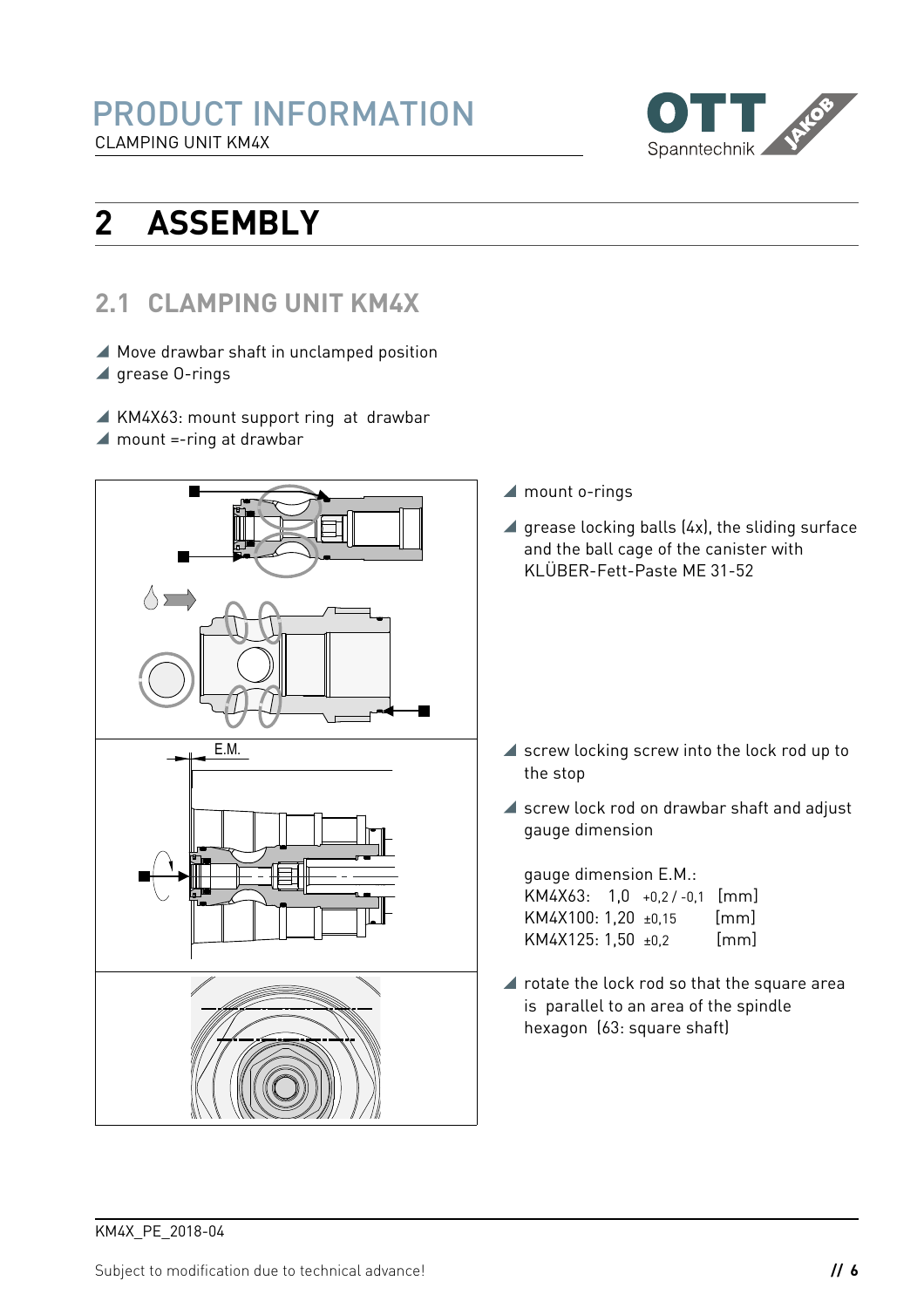#### PRODUCT INFORMATION CLAMPING UNIT KM4X



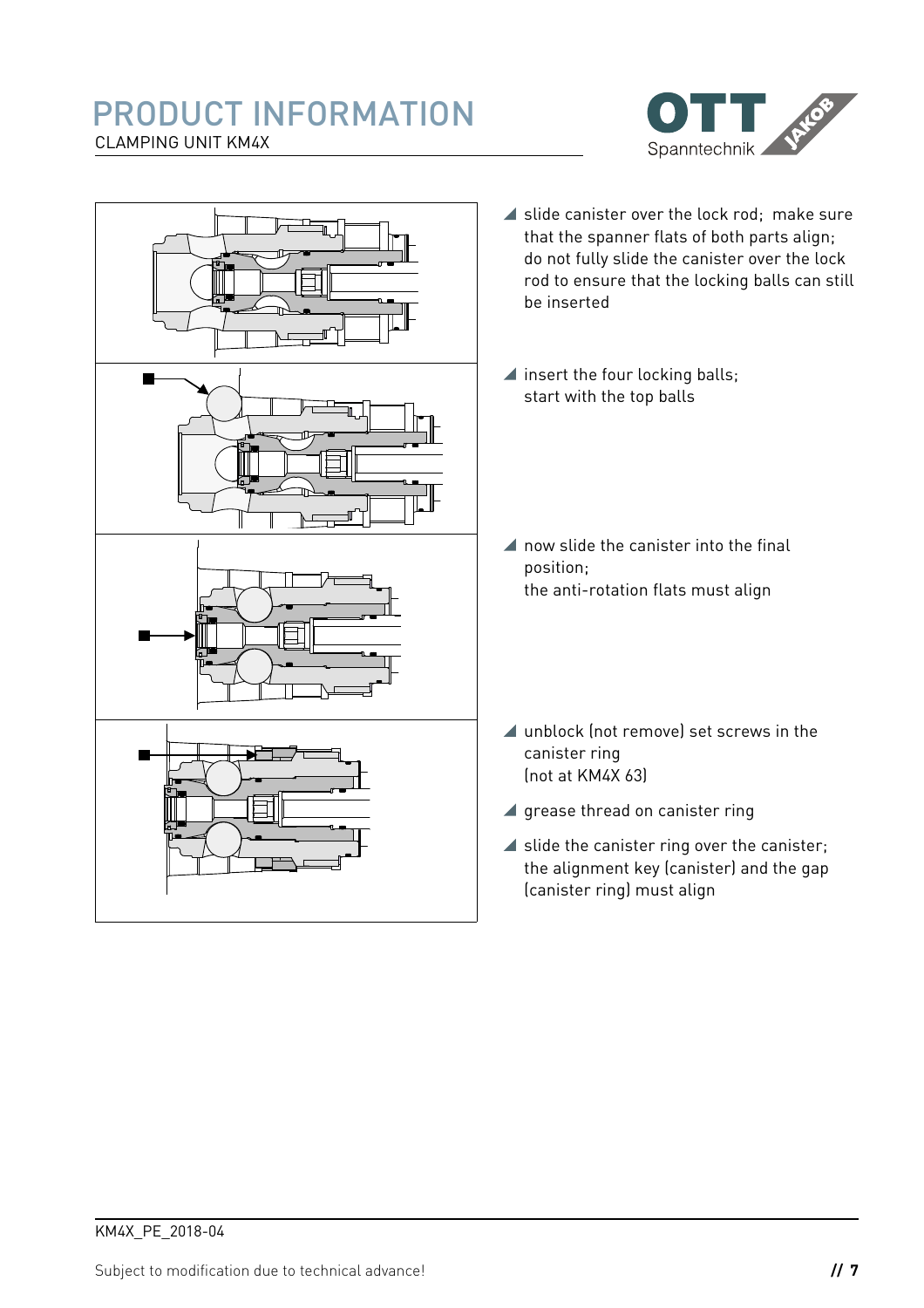#### PRODUCT INFORMATION CLAMPING UNIT KM4X



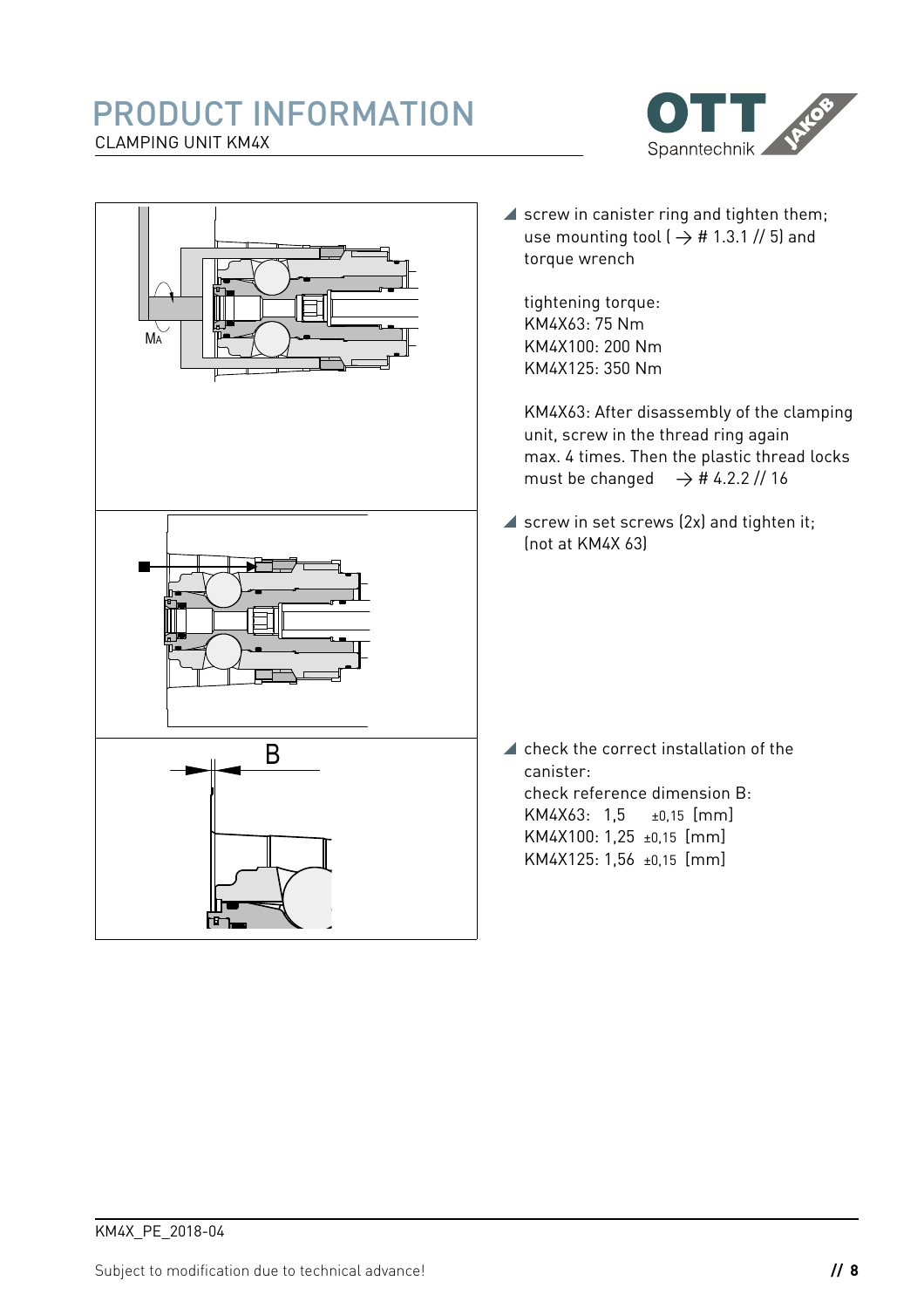#### PRODUCT INFORMATION CLAMPING UNIT KM4X





- ▲ clamp the tool
- $\blacktriangle$  check the correct installation of the clamping unit:

check reference dimension C  $(C_1 - C_2)$ : KM4X63: 4,5 – 6,0 mm KM4X100: 7,3 – 9,0 mm KM4X125: 9 – 11 mm

 $C_3$  max.: KM4X 63: 16,8 KM4X 100: 24 KM4X 125: 33

through a clamped tool:

▲ tighten lock screw;

tightening torque: KM4X63: 20 Nm KM4X100: 50 Nm KM4X125: 50 Nm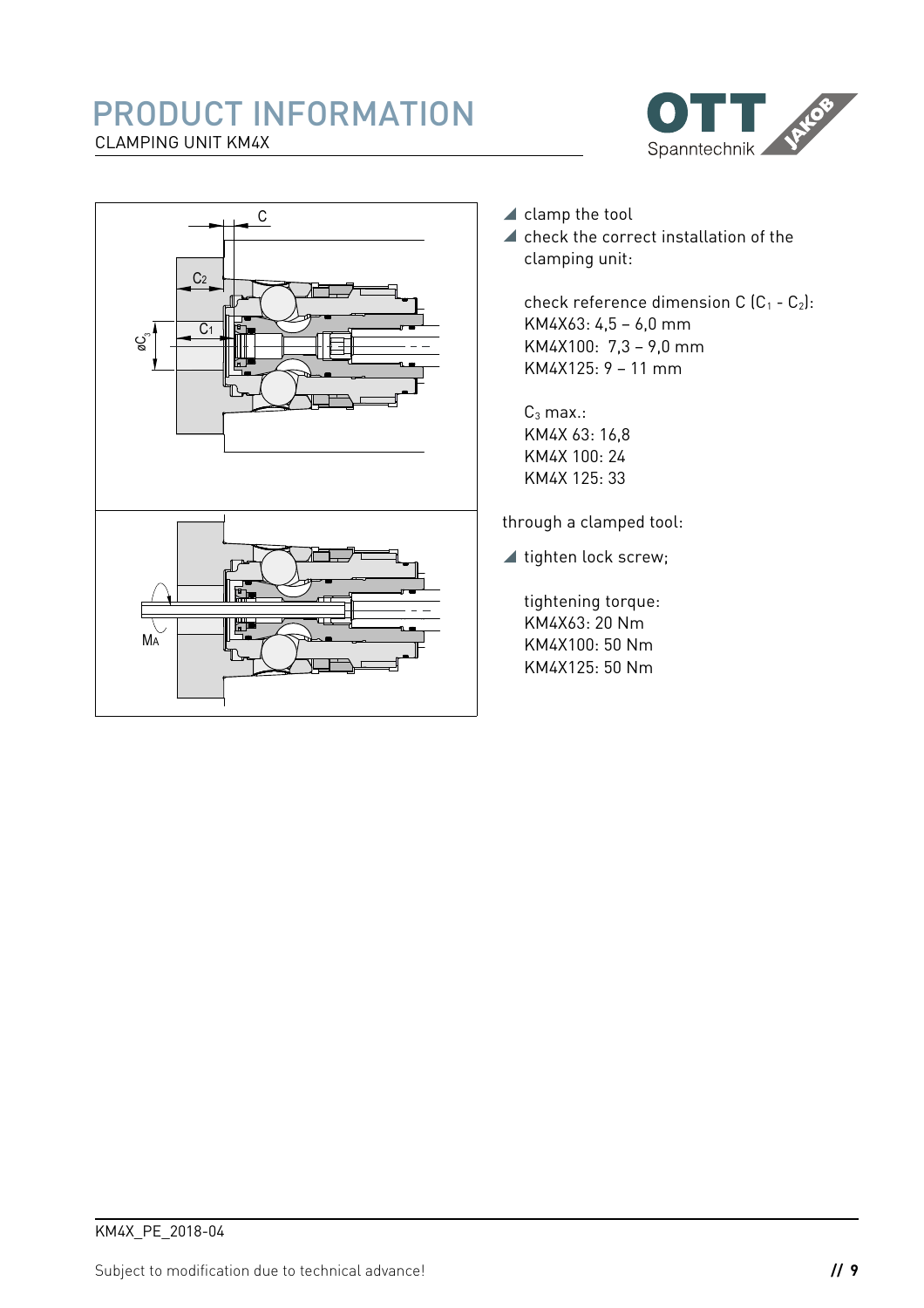

#### 2.1.1 Check after aprox. 100 tool changes



In unclamped position:

 $\blacktriangle$  check reference dimension B: KM4X63: 1,5 ±0,15 mm KM4X100: 1,25 ±0,15 mm KM4X125: 1,56 ±0,15 mm

through a clamped tool:

▲ retightening lock screw;

tightening torque: KM4X63: 20 Nm KM4X100: 50 Nm KM4X125: 50 Nm

## **2.2 DISASSEMBLY**

- ▲ unscrew set screws (not at KM4X 63)
- $\blacktriangle$  loosen canister ring; use disassembly tool  $\rightarrow$  # [1.3.2](#page-4-1) // 5
- at KM4X 63: pull off canister ring; use 2x threaded rods M3
- $\blacktriangle$  disassembly canister; use disassembly tool  $\rightarrow$  # [1.3.2](#page-4-1) // 5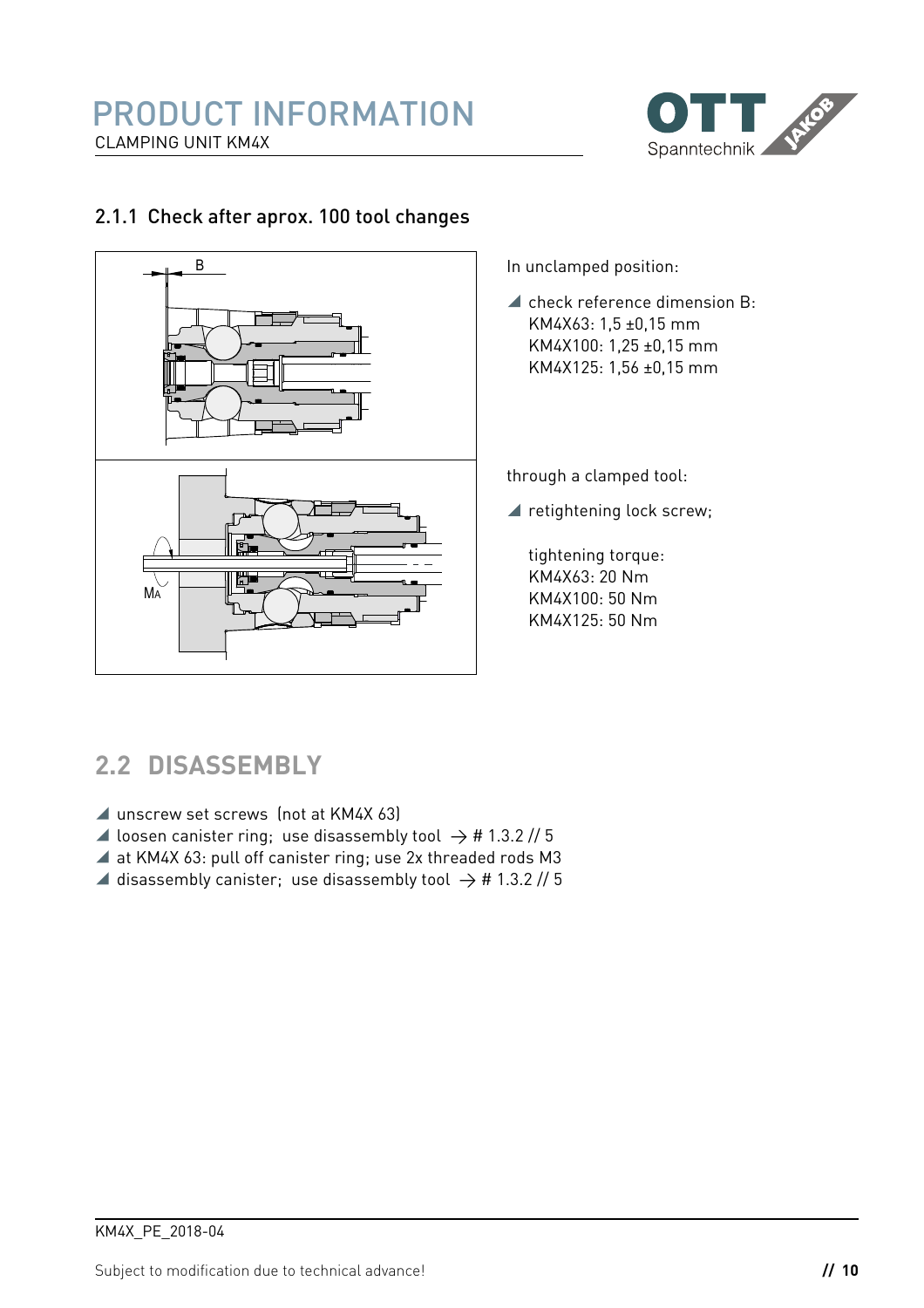

## **3 OPERATION**



No rotation without clamped tool! Only use technically perfect tools!

## **3.1 TOOL INSERTING**

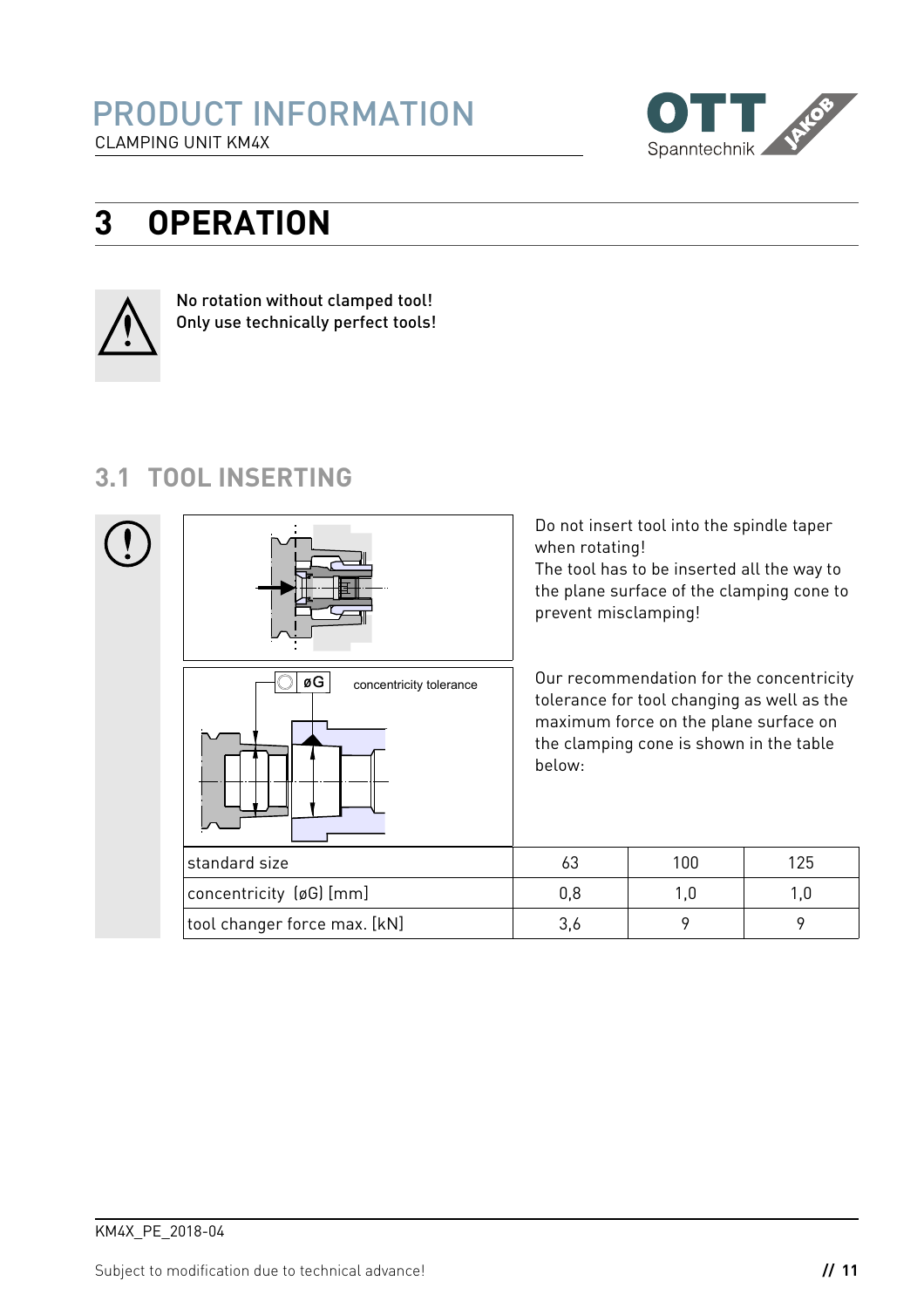

## **3.2 OPERATING CONDITIONS**



● The tool interface must be free of chips and substantial cooling lubricant residue

• allowable temperature  $10^{\circ}$  C (on the inside of the spindle)

## **3.3 INTERN COOLING SUPPLY**



- Because of possible damage at the coolant tube interface (tube/seal) we recommend  $\bullet$ drainage holes in the tool interface area
- **during installation of tool:** pressure in clamp chamber p < 0,5 bar
- In order to minimize wear, the coolant tube at the interface of the gripper assembly and tool should be shaped as follows:
	- minimum and easy going and angular flexing
	- $q$ round
- Operation with coolant is only permitted if free flow is guaranteed. Therefore, you must only use tool holders with coolant tubes and tools with coolant thru holes. Otherwise, it is possible that the spindle gets flooded or the seals are damaged by the pressure spikes.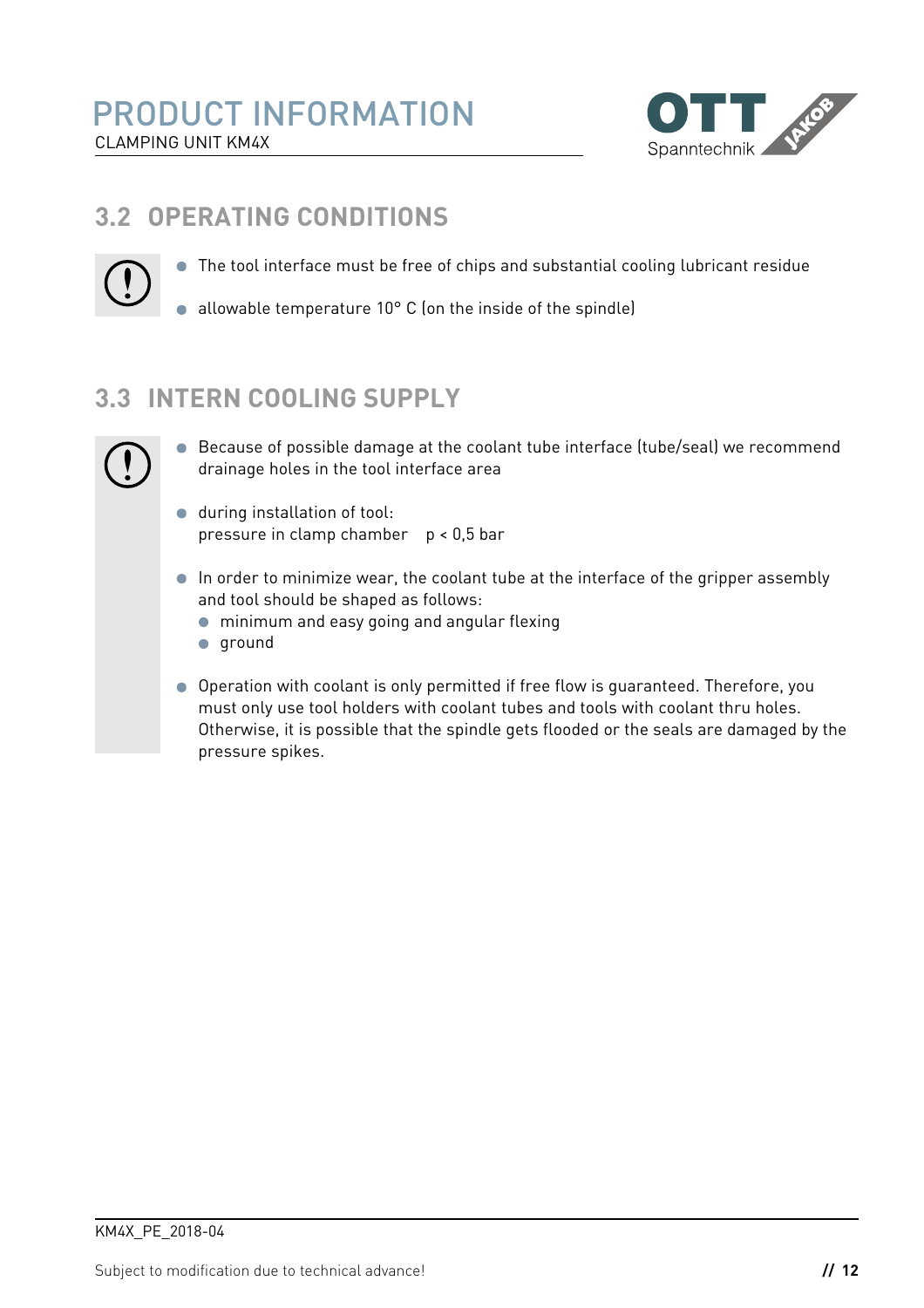

## **3.4 COOLANT**



Guidelines and technical specifications for the coolant use in the machine:

Coolant use must conform to the current regulations of the legislation and the professional association.

Our products are to the greatest possible extent protected by the materials used or by means of a passivated surface against corrosion and therefore suited for use with water. The rate of corrosion is strongly dependent on the contents of the media (e.g. chlorine is very much increasing the rate of corrosion), as well as the environment in which the products are being operated (e.g. the difference in electrical potential between rotor and stator in spindles).

Suitable protective measures such as the utilization of corrosion inhibitors will extend the service life in every way.

Furthermore, you must only use coolants which conform with the specs listed on the table below.

| Parameter / test procedure                               | <b>Limited values</b>                                                                      |
|----------------------------------------------------------|--------------------------------------------------------------------------------------------|
| Corrosion protection according<br>to DIN 51360 section 2 | No corrosion after 2 hours                                                                 |
| Elastomer compatibility                                  | No change of the shore hardness and/or the<br>elongation<br>OTT-JAKOB applies FKM (VITON®) |
| Nonferrous metal compatibility                           | No corrosion on copper, brass and aluminum parts                                           |
| Glue residue after slow<br>evaporation at 50 degrees     | Non sticky! No residue! Easily removable.                                                  |

## **3.5 GENERAL**



- Recommendation: install a limit switch for the drawbar
- Follow maintenance intervals!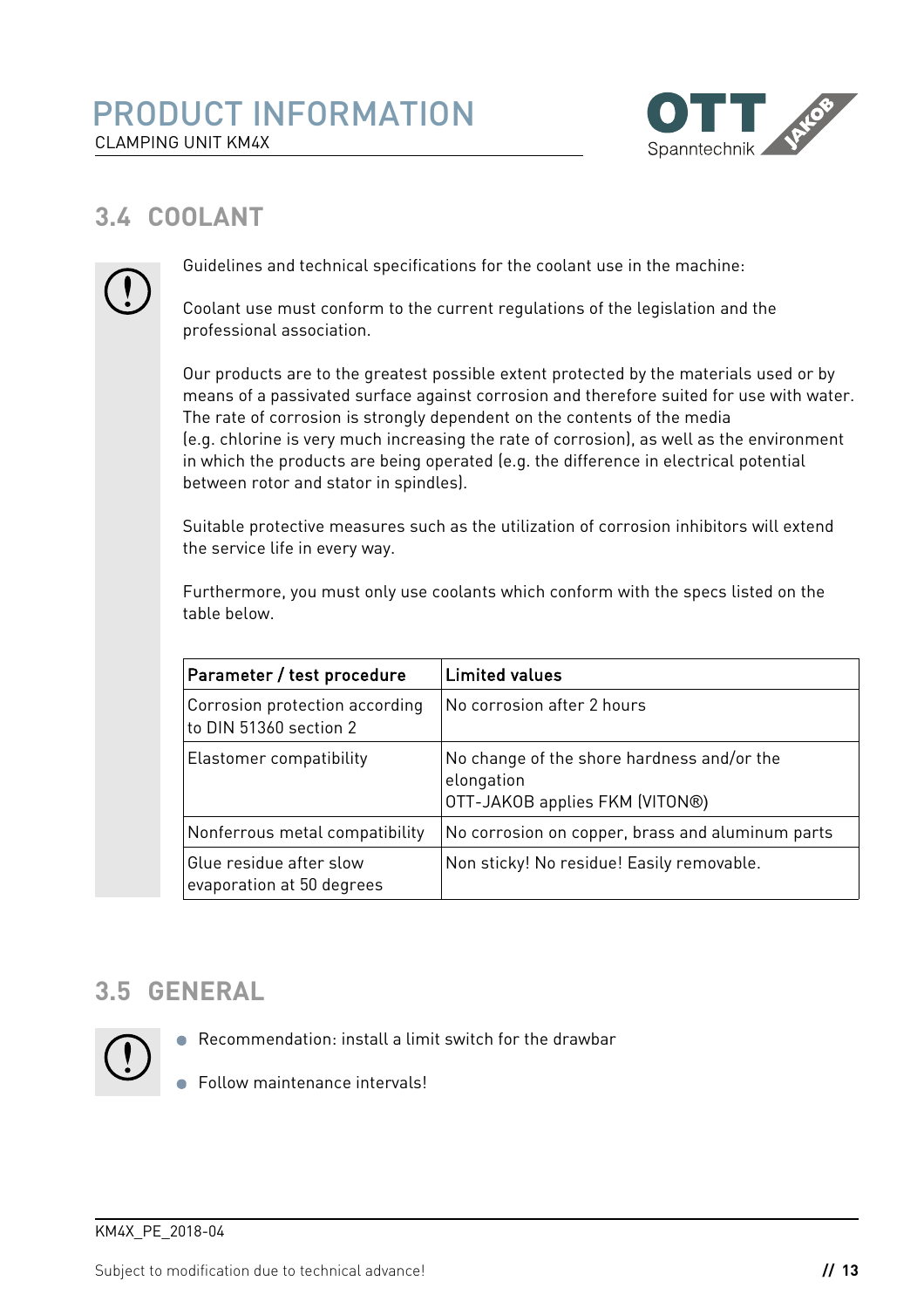

# **4 MAINTENANCE**

## **4.1 MAINTENANCE INTERVALS**

To guarantee the function of the power drawbar the following maintenance intervals must be adhered to.

#### Every week

- Check the O-ring (transfer coolant tube) in the lockrod (visual check)
- Check the clamping unit if it is polluted or damaged; is it sufficient greased? (visual check) Please see below:

The regrease cycle depends on the loss of lubrication of the clamping unit.

Cause for the loss of lubrication:

- Seal in the lockrod is defective
- **•** Type of medium used can desolve grease
- Cleaning spray from outside directly on the clamping unit etc

Regrease clamping unit  $\rightarrow$  # [2.1](#page-5-0) // [6;](#page-5-0) Abb. 1

#### Every six month or after 100.000 tool changes at the latest

- $\blacktriangle$  In unclamped position: Check dimension gauge E.M.
- counter through a clamped tool again.
- Test Pull-in-force (we recommend:use Power-Check) advice: read value after one-minute waiting period If the pull-in-force is smaller than 70% of the nominal value, following procedures have to be performed in the following sequence:
	- regrease  $($   $\rightarrow$  # [2.1](#page-5-0) // [6;](#page-5-0) Abb. 1 ) and test pull-in force again
	- exchange clamping unit and test again
	- exchange drawbar completely

#### Every year or after 250.000 tool changes at the latest

Exchange the O-ring (transfer coolant tube)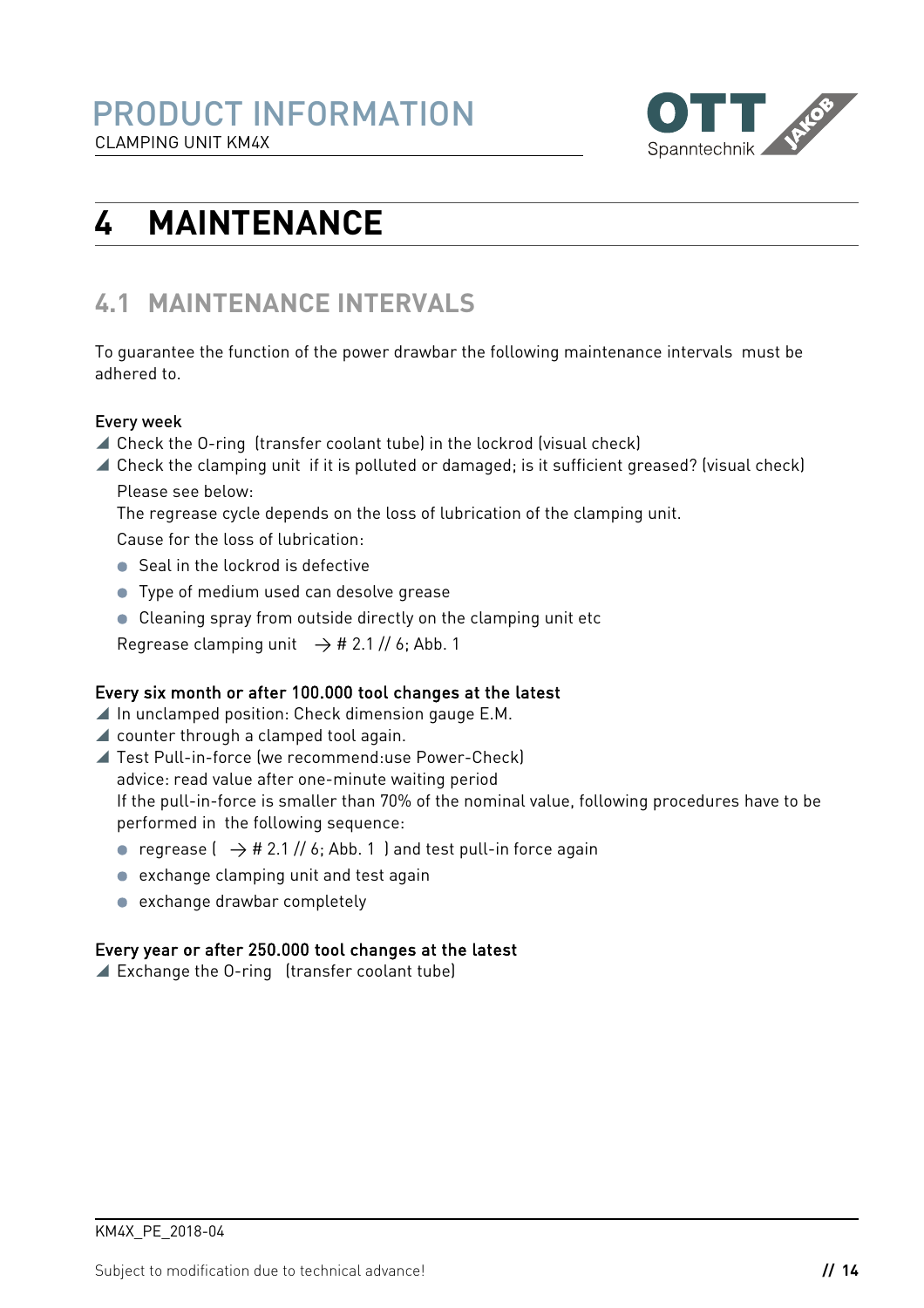

## **4.2 SPARE PARTS LIST FOR WEAR PARTS**

#### 4.2.1 Grease for clamping unit KM4X

| designation                  | quantum          | order number |
|------------------------------|------------------|--------------|
| KLÜBER-Fett-Paste ME 31-52 * | 10 q             | 06.21001.014 |
| KLÜBER-Spray ALTEMP Q NB 50  | $400 \mathrm{m}$ | 06.21001.015 |

\* first equipment



Note: take only grease of one company; do not mix the grease!

| KLÜBER | Klüber Lubrication München KG |  |
|--------|-------------------------------|--|
|        | Postfach 701047               |  |
|        | D-81310 München               |  |
|        | Tel.: (0 89) 78 76 -0         |  |
|        | Fax: (0 89) 78 76 -333        |  |

#### Aid for regreasing with paste

| designation | Torder number |
|-------------|---------------|
| brush       | 06.16001.001  |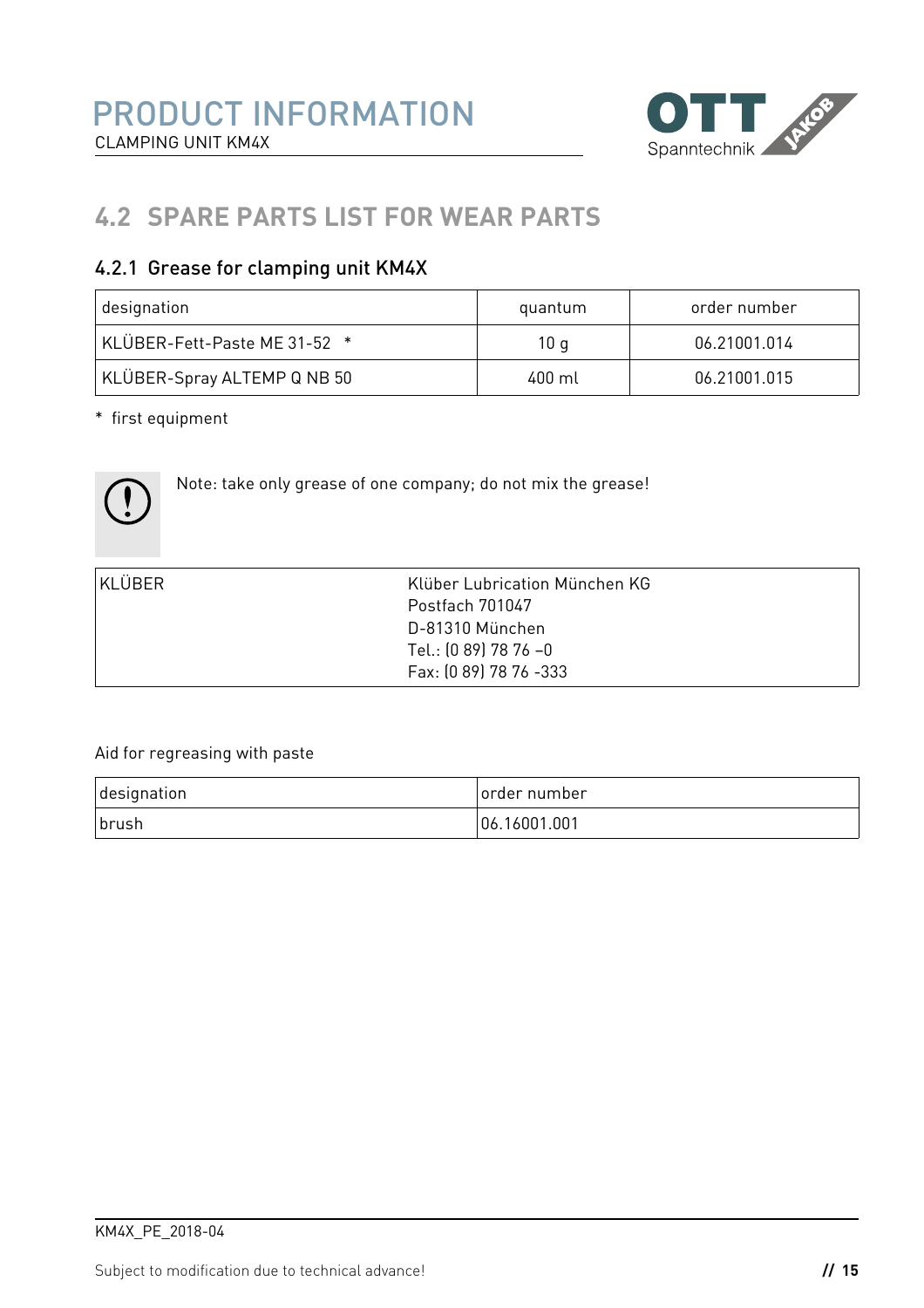

#### <span id="page-15-0"></span>4.2.2 Wear Parts KM4X



|                |                            | KM4X 63                             | KM4X 100                          | KM4X 125                            |
|----------------|----------------------------|-------------------------------------|-----------------------------------|-------------------------------------|
|                | 0-Ring                     | 0.926010.350<br>$9,5 \times 3$      | 0.926010.164<br>13,87 x 3,53      | 0.926010.173<br>$16,0 \times 3,5$   |
| $\overline{2}$ | 0-Ring                     | 0.926010.266<br>17,5 x 1,50         | 0.926010.118<br>$28,0 \times 2,5$ | 0.926010.057<br>$35.0 \times 3.0$   |
| 3              | 0-Ring                     | 0.926010.146<br>$18 \times 2$       | 0.926010.066<br>$30,0 \times 2,5$ | 0.926010.038<br>$38.0 \times 2.5$   |
| 4              | 0-Ring                     | 0.926010.028<br>$28 \times 2$       | 0.926010.153<br>$50,0 \times 2,0$ | 0.926010.081<br>$62,0 \times 2,5$   |
| 5              | 0-Ring                     | 0.926010.293<br>10,82 x 1,78        | 0.926010.304<br>$18,0 \times 2,5$ | 0.926010.041<br>$23,3 \times 2,4$   |
| 11             | support ring               | 0.926014.083<br>$9,60 - 14,1 - 0,8$ | 0.926014.082<br>$14, 1 - 20 - 1$  | 0.926014.110<br>$16.0 - 21.6 - 1.4$ |
| 20             | pin<br>(4 pieces required) | 95.605.870.4.1                      |                                   |                                     |
| 21             | support ring               | 0.926014.044<br>$11,9 - 14,3 - 1,0$ |                                   |                                     |

Material O-Rings: FKM 80 SHORE A